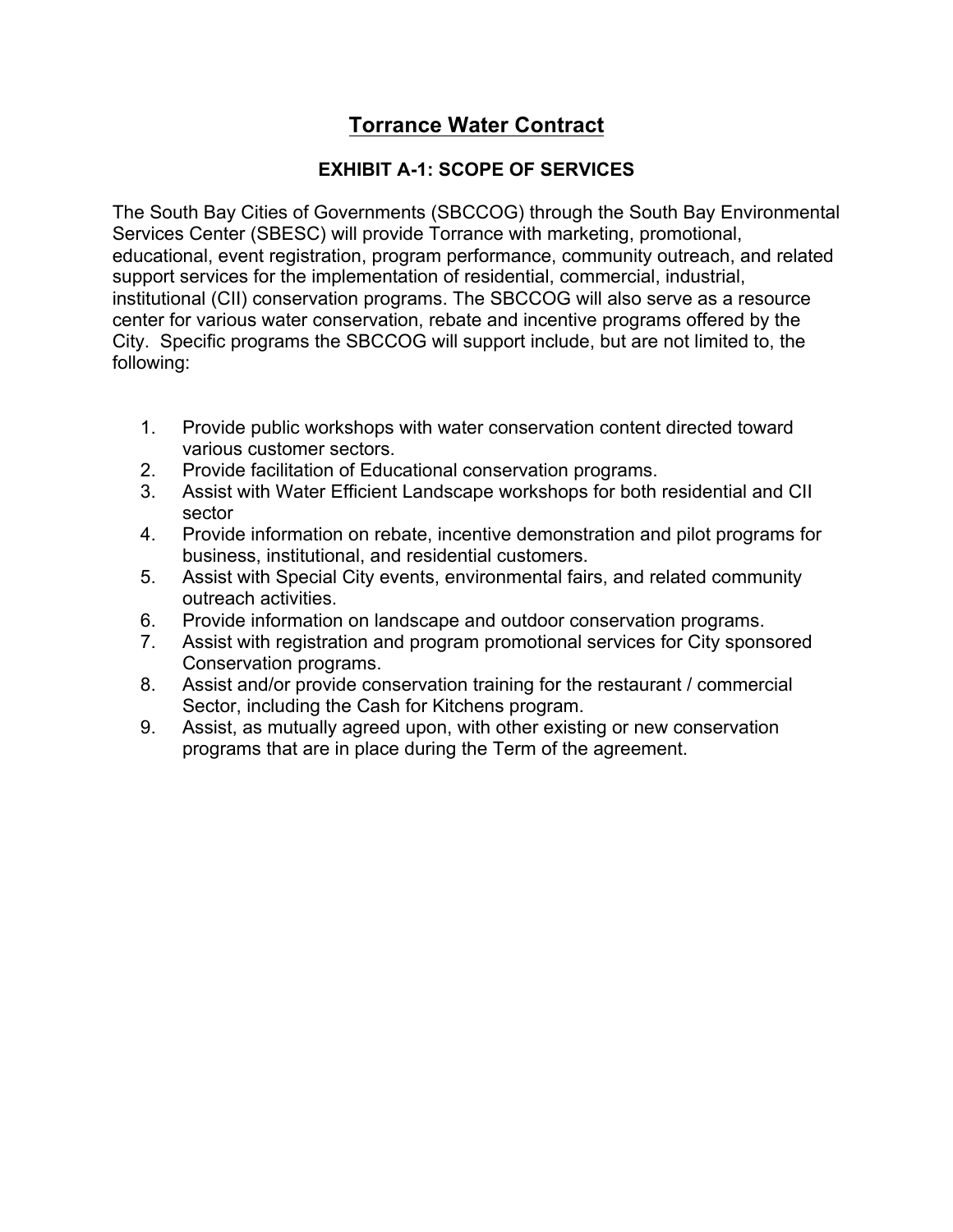# **EXHIBIT A-2**

### **SCOPE OF SERVICES FOR CASH FOR KITCHENS PROGRAM**

July 1, 2017 – June 30, 2018

The goal of the Program is to improve overall water-use efficiency by visiting commercial food facilities, providing water audits, distributing water-efficient devices provided by the City of Torrance, assisting with training, providing post-visit reports, and following-up to ensure devices were installed. South Bay Cities Council of Governments (SBCCOG) through the South Bay Environmental Services Center (SBESC) will provide Torrance with all documentation associated with the above activities.

#### SBCCOG TASKS

#### I. Market Program, Coordinate and Perform Audits, Conduct Follow-up Visits, and Coordinate **Training**

#### A. Audits & Visits

The SBCCOG will target 10 new commercial kitchens between July 1, 2017 and June 30, 2018. The SBCCOG will promote the program using its contacts and make appointments for new site visits. Follow up visits will also be conducted to ensure installation of devices. As part of this effort, the SBCCOG will also coordinate with the Southern California Gas Company's Commercial Service Technician Program or 3rd party vendor, CB&I. Site visits will vary depending on the size of the kitchen and staff and include audit and presentation of recommendations, devices, collateral/training materials.

#### Administer Program:

- Perform outreach and marketing activities for the program
- Schedule 10 new Cash for Kitchens (CFK) visits and provide Torrance with a tracking list of site visits
- Coordinate visits with Southern California Gas Company (SoCalGas) and potentially coordinate with Southern California Edison (SCE) staff, as well. When SoCalGas cannot attend a meeting, ensure all information for follow up visit is provided to SoCalGas.
- Perform the kitchen facility audit
- Distribute educational materials
- Distribute water-efficiency devices, provided by the City of Torrance, to replace qualifying equipment. Devices replaced through a prior program and still in working order will not be retrofitted. Potential items include:
	- o pre-rinse spray valves
	- o faucet aerators
	- o flow restrictors
- Provide customer with information about major equipment upgrades, such as ice machines and dishwashers. Provide information on rebate incentives available through the Metropolitan Water District (MWD), SoCalGas, and SCE
- Provide recommendations on investing in equipment upgrades including on-bill financing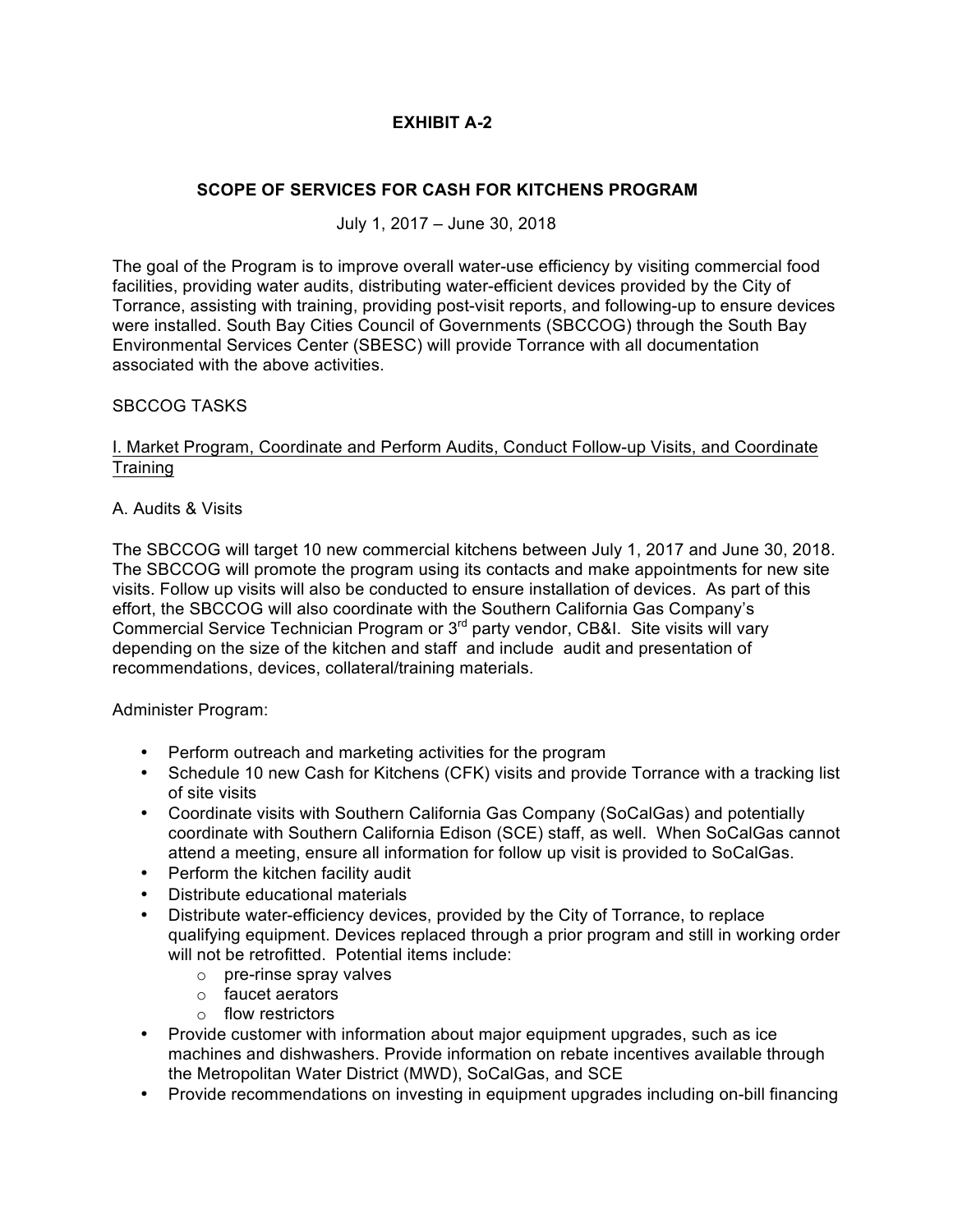- Perform 10 follow-up site visits at locations that have already participated in CFK and provide Torrance with a tracking list of follow-up site visits
	- o Document equipment distributed and equipment installe

#### B. Coordinate Trainings

SBCCOG staff will determine if management at a commercial kitchen would like a longer training session for their staff and provide Torrance staff with this information. SBCCOG will then schedule the training session.

Coordinate Training Sessions:

- Offer one training session per year
- Coordinate date/time for each training with kitchen owner/manager/staff, Torrance staff, and SoCalGas staff (SCE staff potentially)